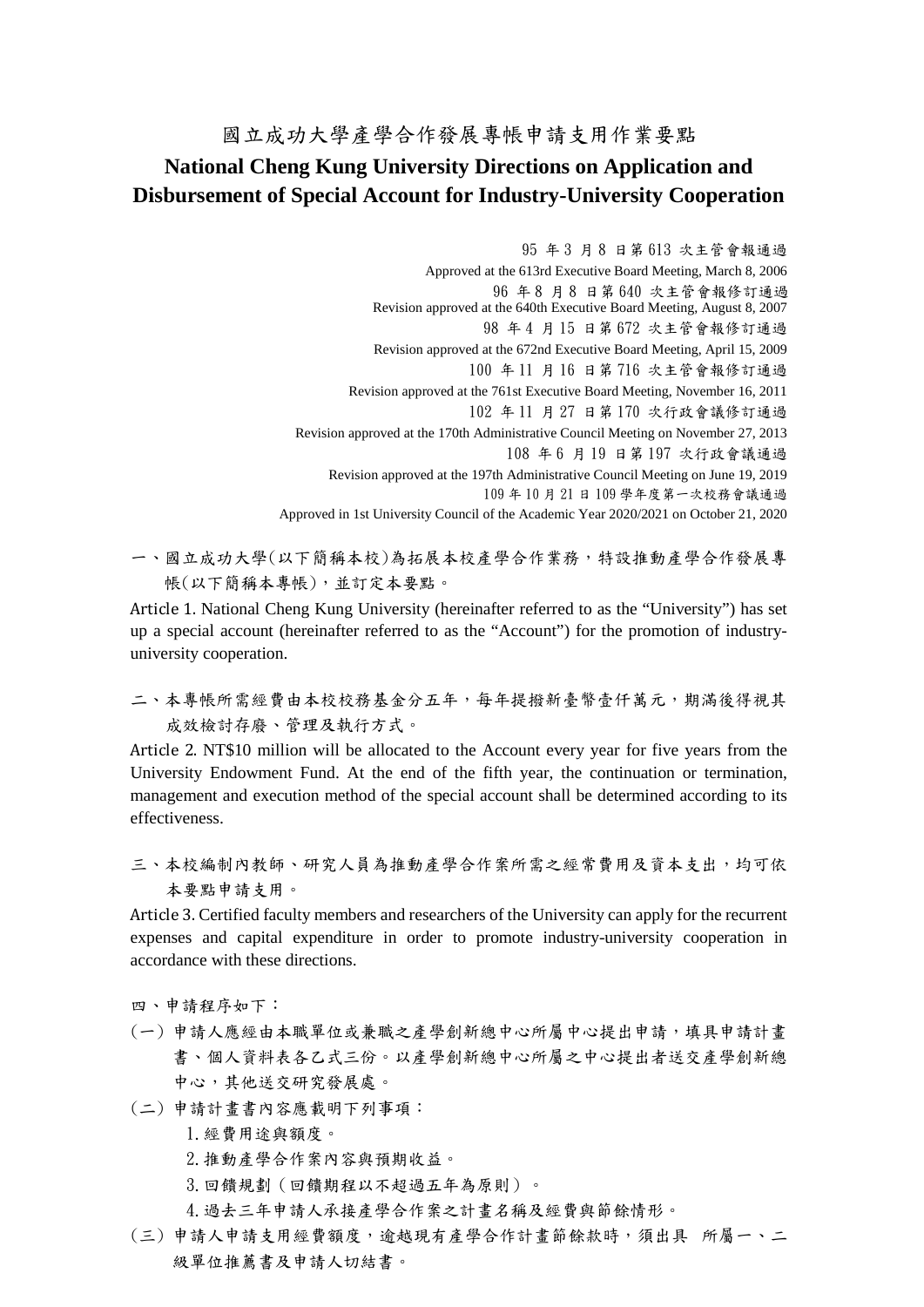Article 4. The application process is as follows:

1. The applicant should submit the application form and personal information form in triplicate through the division or the center under the Innovation Headquarters (IH) to which the applicant is affiliated. Applications from IH-affiliated research centers are sent to the IH and other applications to the Office of Research and Development.

2. The application should include the following:

(a) Purpose and amount of funds

(b) Contents and expected benefits of industry-university cooperation

(c) Feedback planning (in principle, the feedback period should not exceed 5 years)

(d) Name, funds and surplus of the project undertaken by the applicant in the past three years

3. When applying for funds beyond the remaining budget of the existing industry-university cooperation project, the applicant shall present a recommendation letter from the affiliated first or second level unit and the affidavit of the applicant.

五、審查作業如下:

(一)由研發長、產學創新總中心中心主任、主計室主任及財務長組成審查小組,審查申 請案。

- (二)申請案由研究發展處承辦者,由研發長擔任召集人;申請案由產學創新總中心承辦 者,由產學創新總中心中心主任擔任召集人。
- (三)申請案以隨到隨審方式進行,至該年度本專帳經費用罄為止。
- (四)審查小組應依本要點規定審查申請文件,並由研究發展處(產學創新總中心)將審 查結果通知申請人及申請單位。

Article 5. The review will be carried out as follows:

(1) A review team composed of the VP for R&D, the CEO of the Innovation Headquarters (IH), the comptroller of the Accounting Office and the CFO shall examine the application.

(2) If the application is handled by the Office of Research and Development, the VP for R&D shall serve as the convener. If the application is handled by the IH, the the CEO of the IH shall serve as the convener.

(3) The application will be processed on a rolling basis until the appropriation of the special account for that year is exhausted.

(4) The review team shall examine the application documents in accordance with these directions and the Office of Research and Development (or Research and Services Headquarter) shall inform the applicant and the applicant unit of the results of the examination.

六、經核定支用之案件,其經費不得移作他用,如有特殊情況,須變更用途使用者,應 詳述理由,經審查小組核准後,始得辦理。違反者,除應即追繳 該款項外,依其情 節輕重,停止申請一年至五年。

Article 6. For approved projects, the funds shall not be used for other purposes. In case of any special circumstances, the purpose of use shall be changed. The reasons shall be detailed and approved by the review team. The violator shall recover the money and be suspended from application for one to five years according to the seriousness of the case.

七、申請人應依回饋期程將支用款項歸還本專帳,未於預定期程內完成回饋時,校方得 以申請人產學合作及其他委託計畫案之節餘款、技轉權利金、衍生利益金等相關權 益收入,或其他符合相關會計科目之自籌經費,逕行扣抵。

Article 7. The applicant shall repay the disbursement to the special accounts in accordance with the feedback period. If the applicant fails to complete the repayment within the scheduled period, the University may deduct the surplus, technology transfer royalty, derivative interest and other relevant income from the applicant's industry-university cooperation and other entrustment